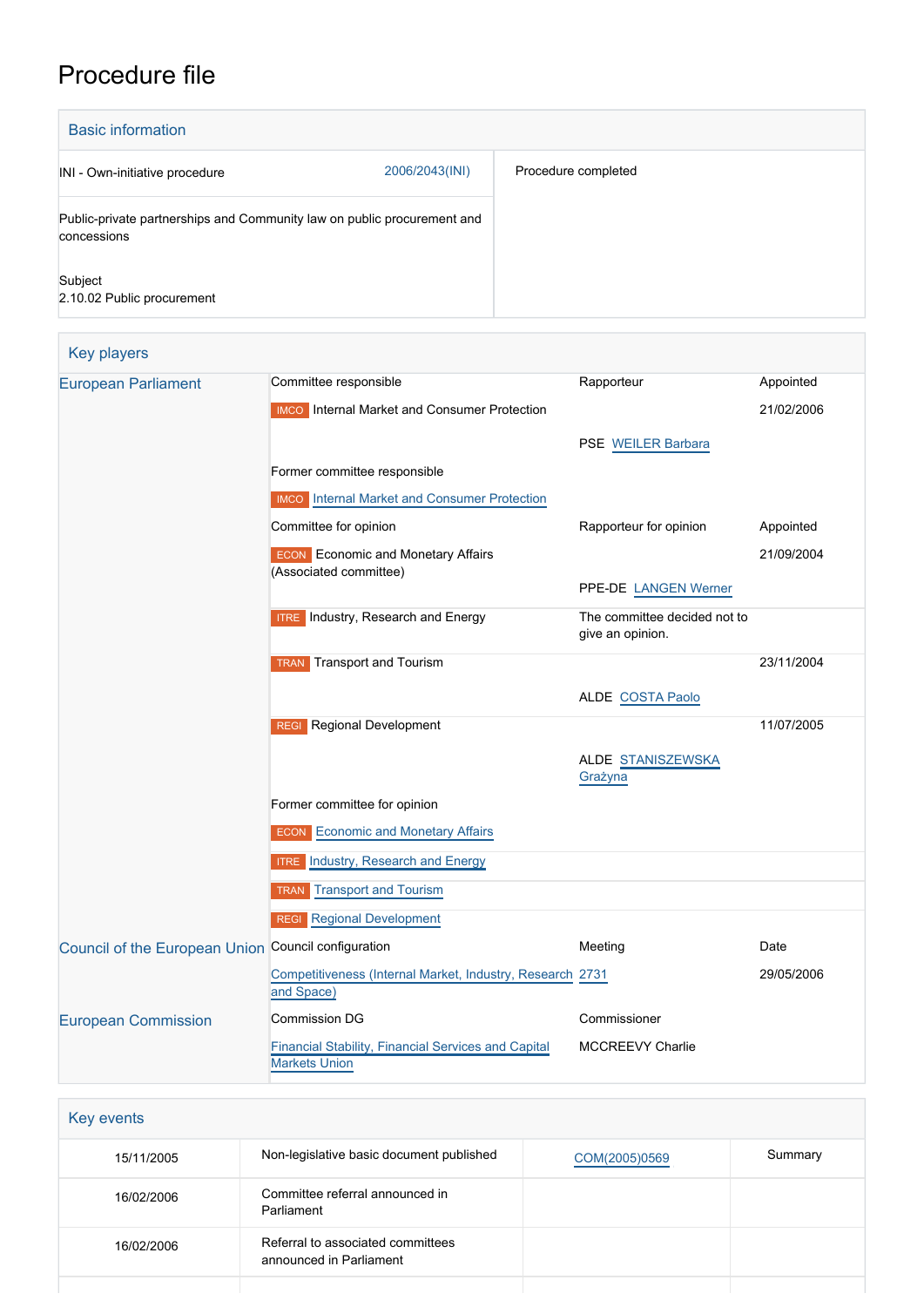| 29/05/2006 | Debate in Council                   | 2731         |         |
|------------|-------------------------------------|--------------|---------|
| 10/10/2006 | Vote in committee                   |              |         |
| 16/10/2006 | Committee report tabled for plenary | A6-0363/2006 |         |
| 25/10/2006 | Debate in Parliament                | ۱Ū           |         |
| 26/10/2006 | Results of vote in Parliament       |              |         |
| 26/10/2006 | Decision by Parliament              | T6-0462/2006 | Summary |
| 26/10/2006 | End of procedure in Parliament      |              |         |

#### Technical information

| Procedure reference        | 2006/2043(INI)                 |
|----------------------------|--------------------------------|
| Procedure type             | INI - Own-initiative procedure |
| Procedure subtype          | Initiative                     |
| Legal basis                | Rules of Procedure EP 54       |
| Stage reached in procedure | Procedure completed            |
| Committee dossier          | IMCO/6/26955; IMCO/6/33955     |

#### Documentation gateway

| Non-legislative basic document                         |             | COM(2005)0569  | 15/11/2005 | EC.       | Summary |
|--------------------------------------------------------|-------------|----------------|------------|-----------|---------|
| Committee opinion                                      | <b>REGI</b> | PE369.904      | 28/04/2006 | <b>EP</b> |         |
| Committee draft report                                 |             | PE376.736      | 18/08/2006 | <b>EP</b> |         |
| Committee opinion                                      | <b>TRAN</b> | PE357.741      | 31/08/2006 | EP        |         |
| Amendments tabled in committee                         |             | PE378.677      | 27/09/2006 | <b>EP</b> |         |
| Committee opinion                                      | <b>ECON</b> | PE376.303      | 04/10/2006 | <b>EP</b> |         |
| Committee report tabled for plenary, single<br>reading |             | A6-0363/2006   | 16/10/2006 | EP        |         |
| Text adopted by Parliament, single reading             |             | T6-0462/2006   | 26/10/2006 | EP        | Summary |
| Commission response to text adopted in<br>plenary      |             | SP(2006)5316-2 | 23/11/2006 | EC.       |         |
| Commission response to text adopted in<br>plenary      |             | SP(2006)5635   | 19/12/2006 | <b>EC</b> |         |

## Public-private partnerships and Community law on public procurement and concessions

PURPOSE : to present a Communication on Public-Private Partnerships (PPPs) and Community Law on Public Procurement and Concessions.

CONTENT : this document follows on from the Commission?s Green Paper on Public-Private Partnerships and Community Law on Public Contracts and Concessions (COM(2004)0327).

The main purpose of Community law on public procurement and concessions is to create an Internal Market in which the free movement of goods and services and the right of establishment as well as the fundamental principles of equal treatment, transparency and mutual recognition are safeguarded and value for money obtained when public authorities buy products or mandate third parties with performing services or works.

The Green Paper was launched since it was considered necessary, in view of the increasing importance of PPPs, to explore the extent to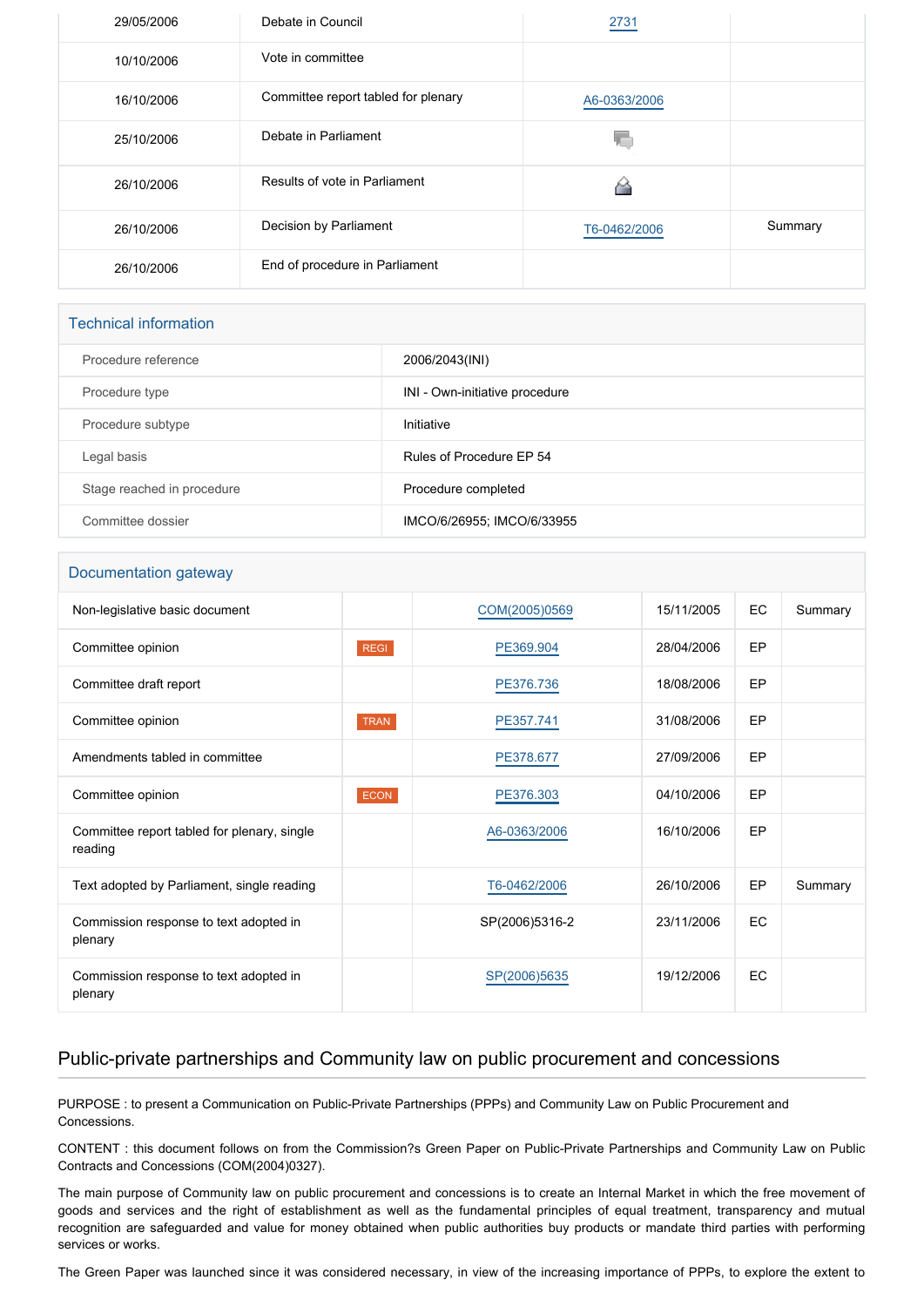which existing Community rules adequately implement these objectives when it comes to awarding PPP contracts or concessions. The purpose was to enable the Commission to assess whether there is a need to clarify, complement or improve the current legal framework at European level. This Communication presents the policy options following the consultation, with a view to ensuring effective competition for PPPs without unduly limiting the flexibility needed to design innovative and often complex projects.

The responses from stakeholders following the Green Paper suggest that only a few of the subjects raised require follow-up initiatives at EC level. These include, in particular:

- the award of concessions and

- the establishment of undertakings held jointly by both a public and a private partner in order to perform public services (Institutionalised PPPs ? IPPPs).

Concessions: the great majority of stakeholders participating in the consultation confirmed the demand for greater legal certainty as regards the Community rules governing the award of concessions. Opinions on how to provide such legal certainty ? via legislation or a non-binding, interpretative instrument ? were, however, divided. Comments indicate that the existing Interpretative Communication (adopted in 2000) on concessions has failed to spell out in a sufficiently clear manner the implications of EC Treaty principles for the award of concessions. Contributions from several important stakeholders were ? surprisingly ? still based on the assumption that existing EC law obligations do not require the award of concessions to be opened up to competition, in particular by enabling all undertakings to express their interest in obtaining concessions.

Having carefully considered all arguments and the factual information submitted in the course of the PPP Green Paper consultation, it would currently appear that a legislative initiative is the preferable option as regards concessions.

The Commission discusses the content of a possible Community initiative on concessions. The legislation which should cover both works and service concessions would provide a clear delineation between concessions and public procurement contracts. It would require adequate advertising of the intention to award a concession and fix the rules governing the selection of concessionaires on the basis of objective, non-discriminatory criteria. More generally, the rules should aim at applying the principle of equality of treatment of all participants to the award of concessions. Also, problems relating to the long duration of concessions, such as the need for their adaptation over time, as well as questions on PPPs established to build and operate cross-border infrastructures might be dealt with by such initiative.

One consequence of such legislation on concessions would be a qualitative leap in the protection of bidders in most of the Member States, as concessions, once they are covered by Community secondary legislation, would fall within the scope of the Community Directives on review procedures for the award of public procurement contracts, which provide for more effective and adequate remedies than the basic principles of jurisdictional protection developed by the European Court of Justice.

It is not possible to give details on the content of a potential Community initiative on concessions at this stage. The existence and shape of such rules depends on further research the Commission needs to undertake in the course of a full impact assessment.

Institutionalised PPPs: The public consultation on the PPP Green Paper expressed the need to clarify how EC public procurement rules apply to the establishment of undertakings held jointly by both a public and a private partner in order to perform public services (institutionalised PPPs ? IPPPs). It was reported that public authorities abstain from entering into innovative IPPPs, in order to avoid the risk of establishing IPPPs which later on might turn out to be non-compliant with EC law. Only few stakeholders argued, however, that legal certainty in this area needed to be provided by means of a legally binding instrument. At the moment, in the area of IPPPs it seems that an Interpretative Communication may be the best way to encourage effective competition and to provide legal certainty.

The Commission discusses the content of a possible Interpretative Communication on institutionalised PPPs. Thisshould, above all, clarify the application of public procurement rules:

- to the establishment of mixed capital entities the objective of which is to perform services of general (economic) interest and

- to the participation of private firms in existing public companies which perform such tasks.

In this context, any future Communication should in particular outline ways of establishing IPPPs ensuring that the accompanying award of tasks is EC law compatible. With regard to IPPPs the PPP Green Paper discussed in-house relations.It was stressed that as a rule Community law on public contracts and concessions applies when a contracting body decides to entrust a task to a third party, i.e. a person legally distinct from it. It is established case lawof the European Court of Justice that the position can be otherwise only where (1) the local authority exercises over the person concerned a control which is similar to that which it exercises over its own departments and, at the same time, (2) that person carries out the essential part of its activities with the controlling local authority or authorities. The Commission discusses the in-house concept in the Stadt Halle case of January 2005.

Public sector stakeholders, including some Member State governments, called for a widening of the in-house concept, which in their view is understood too narrowly by the Court. However, there does not appear to be any compelling evidence at present to suggest that the quality of public services could be improved or prices reduced, if private undertakings ? via IPPPs ? obtain public service missions without a preceding competitive award procedure. Furthermore, it is difficult to see how privileged treatment of IPPPs vis-à-vis their private competitors could comply with the equal treatment obligation derived from the EC Treaty.

Clarification is also needed in order to identify to what extent Community law applies to the delegation of tasks to public bodies, and which forms of co-operation remain outside the scope of internal market provisions. The European Court of Justice hasmade it clear that relations between public authorities, their public bodies and, in a general manner, non-commercial bodies governed by public law could not a prioribe excluded from public procurement law. Clearly, further clarification on this issue could form part of an Interpretative Communication on IPPPs.

The interpretative document on IPPPs is envisaged for the course of 2006. The Commission services will also conduct an in-depth analysis of the impacts of a possible legislative initiative on concessions in 2006.

### Public-private partnerships and Community law on public procurement and concessions

The European Parliament adopted a resolution based on the own-initiative report by Barbara Weiler (PES, DE) and welcomed the various Commission papers on this matter. It considered it premature to assess the effects of the public procurement directives and was against a